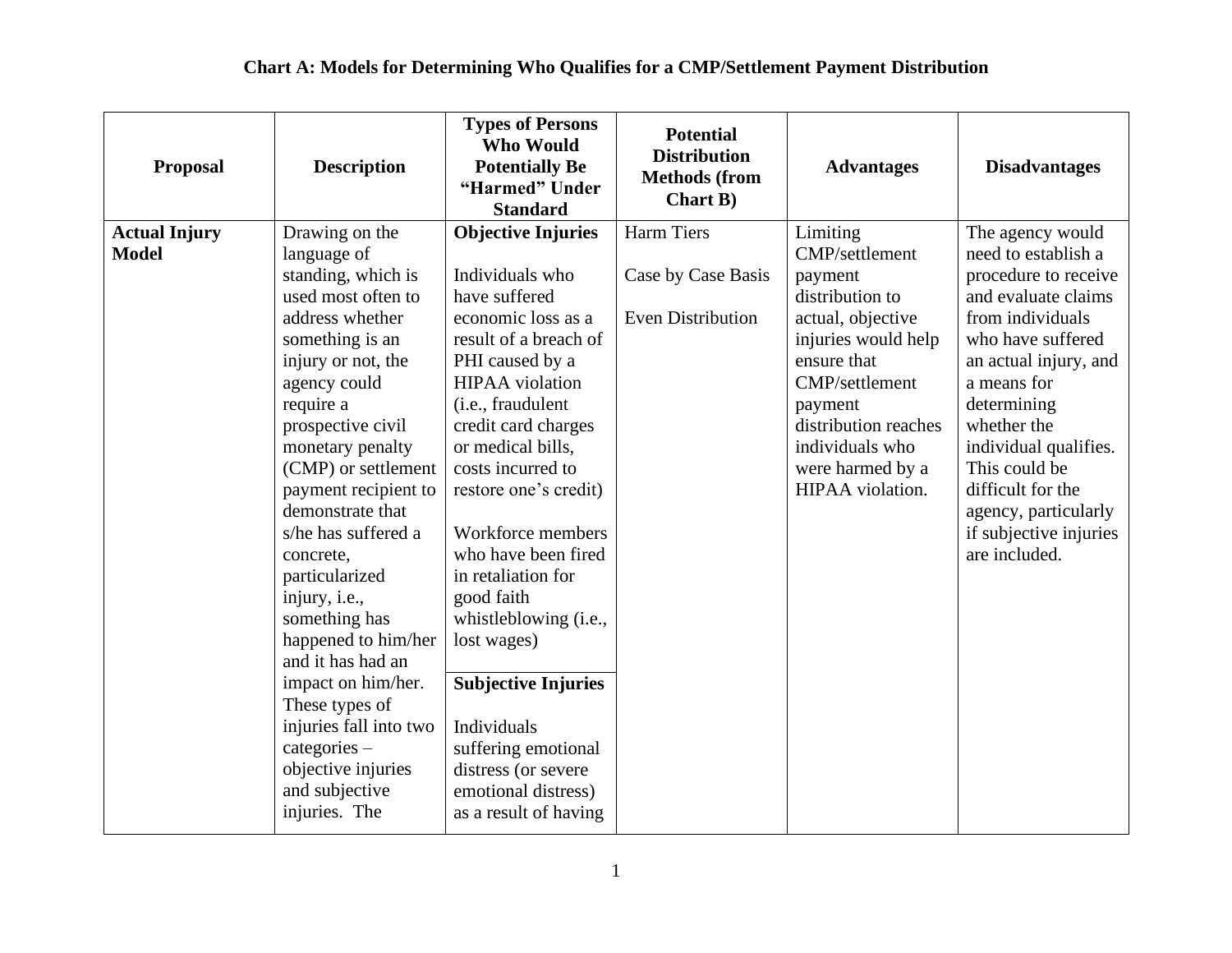| <b>Proposal</b>                       | <b>Description</b>                                                                                                                                                                                                                                 | <b>Types of Persons</b><br><b>Who Would</b><br><b>Potentially Be</b><br>"Harmed" Under<br><b>Standard</b>                                   | <b>Potential</b><br><b>Distribution</b><br><b>Methods (from</b><br><b>Chart B)</b> | <b>Advantages</b>                                                                                                                                                                                                                                                                                                                                                                                       | <b>Disadvantages</b>                                                                                                                                                                                                                                                                                            |
|---------------------------------------|----------------------------------------------------------------------------------------------------------------------------------------------------------------------------------------------------------------------------------------------------|---------------------------------------------------------------------------------------------------------------------------------------------|------------------------------------------------------------------------------------|---------------------------------------------------------------------------------------------------------------------------------------------------------------------------------------------------------------------------------------------------------------------------------------------------------------------------------------------------------------------------------------------------------|-----------------------------------------------------------------------------------------------------------------------------------------------------------------------------------------------------------------------------------------------------------------------------------------------------------------|
|                                       | agency could elect<br>to award just<br>objective injuries or<br>elect to award both<br>injury types.                                                                                                                                               | PHI shared with<br>unauthorized<br>persons (e.g.,<br>medical bills, lost<br>wages)                                                          |                                                                                    |                                                                                                                                                                                                                                                                                                                                                                                                         |                                                                                                                                                                                                                                                                                                                 |
| <b>Risk-Of-Injury</b><br><b>Model</b> | The agency could<br>limit penalty<br>distribution to<br>persons who are<br>"subjected to" a<br><b>HIPAA</b> violation<br>and therefore are at<br>a risk of injury.<br>Under this standard,<br>proof of actual<br>damages would not<br>be required. | Any individual<br>whose PHI has been<br>breached as a result<br>of a HIPAA<br>violation (regardless<br>of whether there has<br>been injury) | Harm Tiers (tiered<br>by the type of<br>violation)<br><b>Even Distribution</b>     | Many HIPAA<br>violations do not<br>result in objective<br>injury to<br>individuals. This<br>standard would<br>allow individuals<br>whose privacy had<br>been violated by a<br>Covered Entity to<br>still share in the<br>penalty distribution<br>even if they did not<br>suffer measurable<br>damages, such as<br>lost wages or<br>medical bills.<br>Easier for the<br>agency to<br>administer, as they | Arguably<br>undervalues the<br>claims of<br>individuals who<br>were actually<br>injured by the<br>HIPAA violation.<br>Could significantly<br>expand the number<br>of individuals $-$<br>which will be more<br>difficult to<br>administer and will<br>decrease the amount<br>received by each<br>eligible peron. |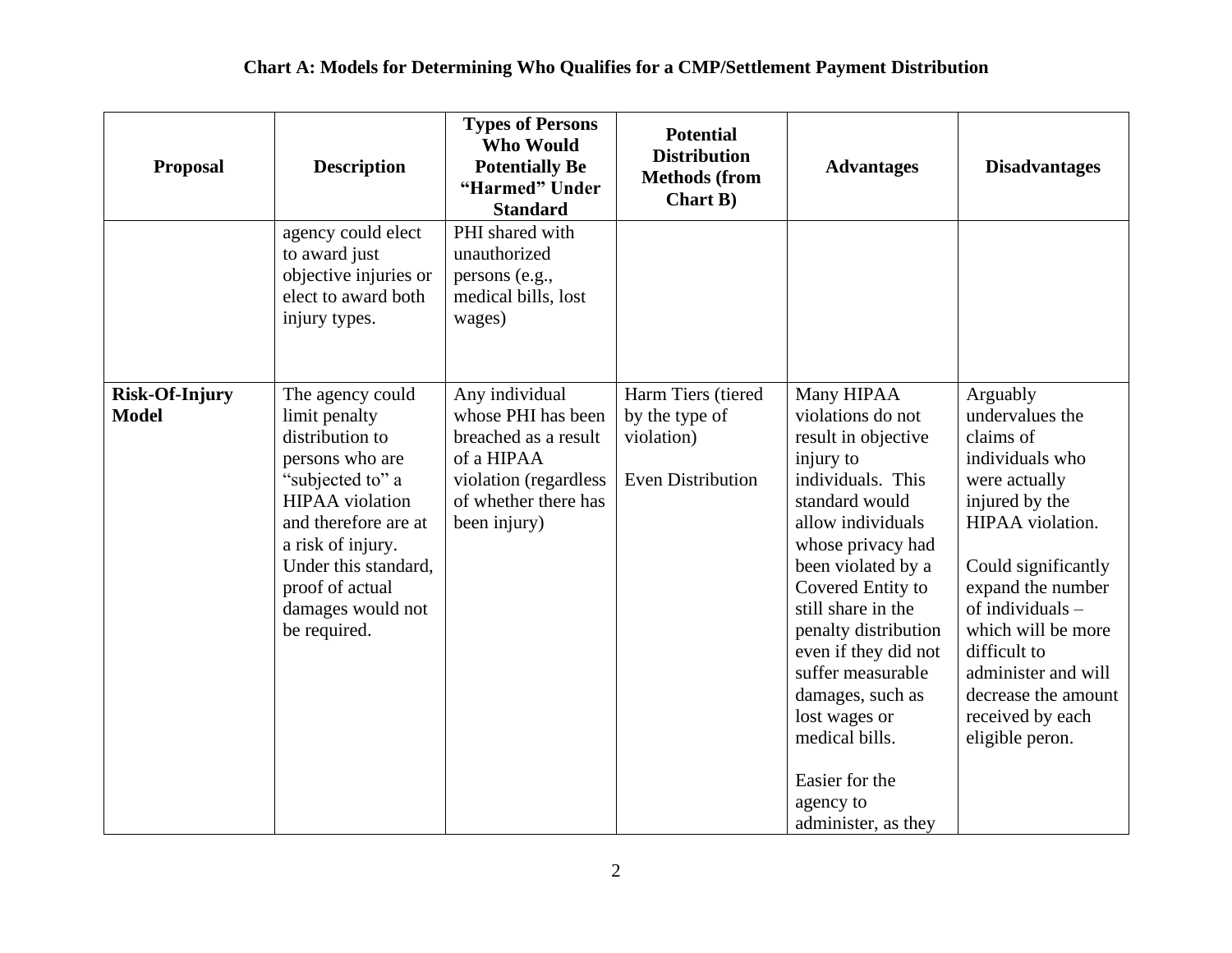| <b>Proposal</b>       | <b>Description</b>                                                                                                                                                                                                                                                                                | <b>Types of Persons</b><br><b>Who Would</b><br><b>Potentially Be</b><br>"Harmed" Under<br><b>Standard</b>                                                                                                                                                                                                     | <b>Potential</b><br><b>Distribution</b><br><b>Methods (from</b><br><b>Chart B)</b> | <b>Advantages</b>                                                                                                                                                                                        | <b>Disadvantages</b>                                                                                                                   |
|-----------------------|---------------------------------------------------------------------------------------------------------------------------------------------------------------------------------------------------------------------------------------------------------------------------------------------------|---------------------------------------------------------------------------------------------------------------------------------------------------------------------------------------------------------------------------------------------------------------------------------------------------------------|------------------------------------------------------------------------------------|----------------------------------------------------------------------------------------------------------------------------------------------------------------------------------------------------------|----------------------------------------------------------------------------------------------------------------------------------------|
| <b>Defined Injury</b> | The agency could                                                                                                                                                                                                                                                                                  | For example:                                                                                                                                                                                                                                                                                                  | <b>Harm Tiers</b>                                                                  | would ostensibly<br>determine who was<br>subjected to the<br>violation during its<br>investigation of the<br>violation.<br>This method would                                                             | The agency would                                                                                                                       |
| <b>Model</b>          | limit penalty<br>distribution to<br>persons who suffer<br>specific concrete<br>injuries it would<br>define through<br>regulation. The<br>agency could also<br>place these injuries<br>into tiers, awarding<br>a higher percentage<br>of CMPs and<br>settlements for<br>higher tiered<br>injuries. | Individuals<br>$\bullet$<br>whose PHI has<br>been sold, or<br>used for<br>marketing<br>purposes<br>without<br>authorization<br>• Workforce<br>members who<br>have experienced<br>retaliation<br>• Individuals who<br>have actually<br>suffered identity<br>theft as a result<br>of a breach due<br>to a HIPAA | <b>Even Distribution</b><br>(at least among<br>injury<br>classifications)          | allow the agency to<br>constrain the types<br>of injuries that<br>warrant recovery to<br>a manageable<br>number, focusing on<br>the types of HIPAA<br>violations that cause<br>the most consumer<br>harm | still need to<br>establish a<br>procedure to<br>determine who has<br>suffered a defined<br>injury as a result of<br>a HIPAA violation. |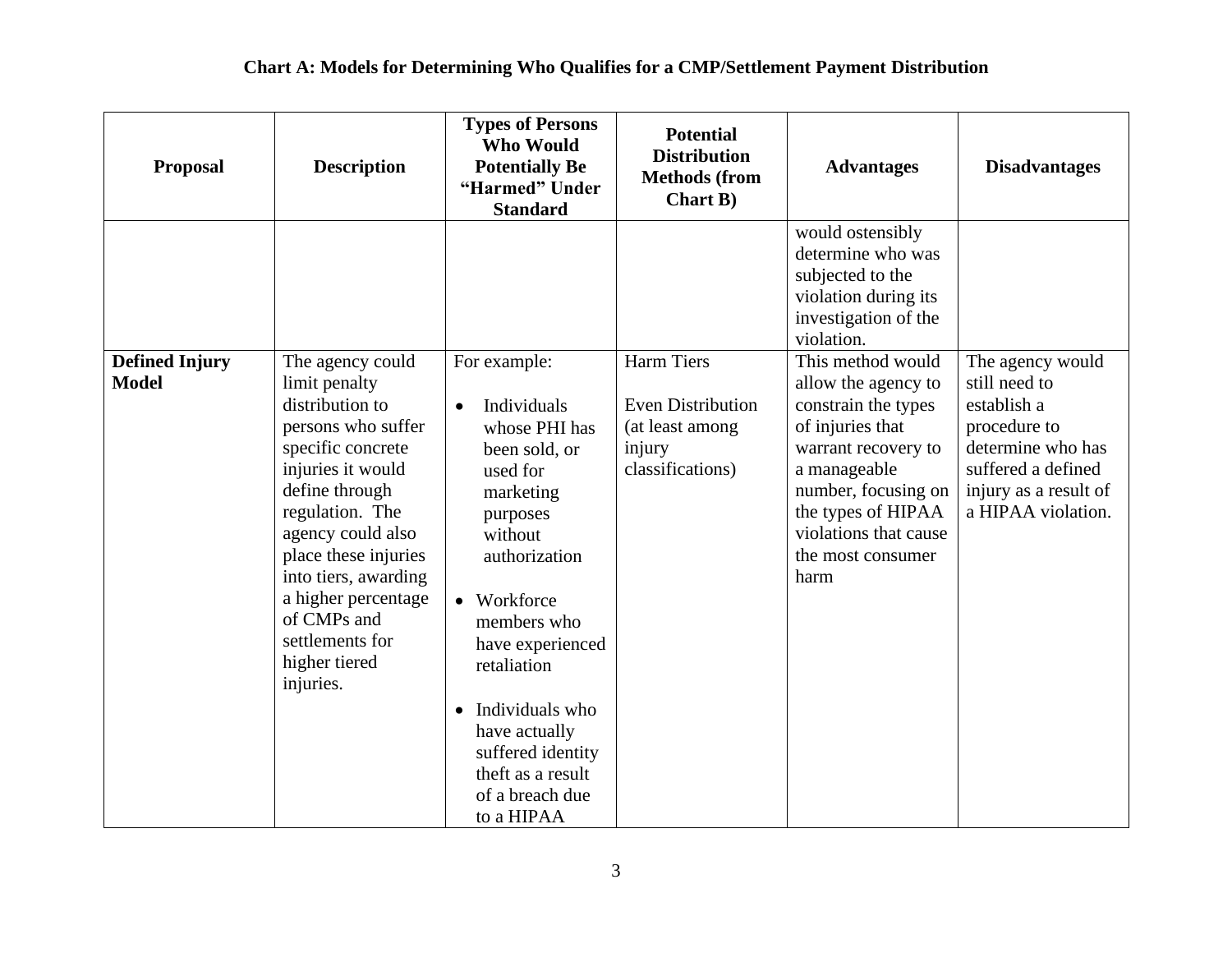| <b>Proposal</b>      | <b>Description</b>                                                                                                                                                                                                                                                                                                                                                                                                                                                                                                        | <b>Types of Persons</b><br><b>Who Would</b><br><b>Potentially Be</b><br>"Harmed" Under<br><b>Standard</b>                                                                                                                                                                                              | <b>Potential</b><br><b>Distribution</b><br><b>Methods (from</b><br><b>Chart B)</b> | <b>Advantages</b>                                                                                                                                                                     | <b>Disadvantages</b>                                                                                                                                                                                                                                                                                                                                                                                                                                                                                     |
|----------------------|---------------------------------------------------------------------------------------------------------------------------------------------------------------------------------------------------------------------------------------------------------------------------------------------------------------------------------------------------------------------------------------------------------------------------------------------------------------------------------------------------------------------------|--------------------------------------------------------------------------------------------------------------------------------------------------------------------------------------------------------------------------------------------------------------------------------------------------------|------------------------------------------------------------------------------------|---------------------------------------------------------------------------------------------------------------------------------------------------------------------------------------|----------------------------------------------------------------------------------------------------------------------------------------------------------------------------------------------------------------------------------------------------------------------------------------------------------------------------------------------------------------------------------------------------------------------------------------------------------------------------------------------------------|
|                      |                                                                                                                                                                                                                                                                                                                                                                                                                                                                                                                           | violation                                                                                                                                                                                                                                                                                              |                                                                                    |                                                                                                                                                                                       |                                                                                                                                                                                                                                                                                                                                                                                                                                                                                                          |
| <b>Qui Tam Model</b> | The agency could<br>limit penalty<br>distribution to<br>persons who: 1)<br>suffered some form<br>of direct injury or<br>risk-of-injury (see<br>above) as a result of<br>a Covered Entity or<br><b>Business</b><br>Associate's HIPAA<br>violation; and 2)<br>elected to report<br>non-compliance to<br>the agency before a<br>certain point of the<br>agency's<br>investigation (e.g.,<br>prior to initiating<br>the investigation, or<br>prior to OCR first<br>contacting the CE or<br><b>BA</b> about the<br>violation). | See above<br>descriptions of<br>potential injuries<br>under the <i>direct</i><br><i>injury</i> and <i>risk-of--</i><br><i>injury</i> models. This<br>model would just<br>limit the recovery to<br>those individuals<br>who suffer such an<br>injury <i>and</i> file a<br>complaint with the<br>agency. | <b>Harm Tiers</b><br>Case by Case Basis<br><b>Even Distribution</b>                | Easy method of<br>determining the<br>population of<br>individuals who<br>may receive penalty<br>distribution<br>Incentivizes<br>complainants to<br>report violations to<br>the agency | Individuals who<br>have been harmed<br>by the HIPAA<br>violation but don't<br>elect to complain to<br>the agency would<br>not be able to obtain<br>any penalty<br>distribution.<br>May encourage the<br>submission of<br>frivolous complaints<br>to the agency.<br>Arguably increases<br>the risk that HIPAA<br>would be<br>militarized in a way<br>that would impede<br>the actual goals of<br>the statute, a fear<br>vocalized in the<br>legislative history.<br>The chief benefit-<br>an incentive to |